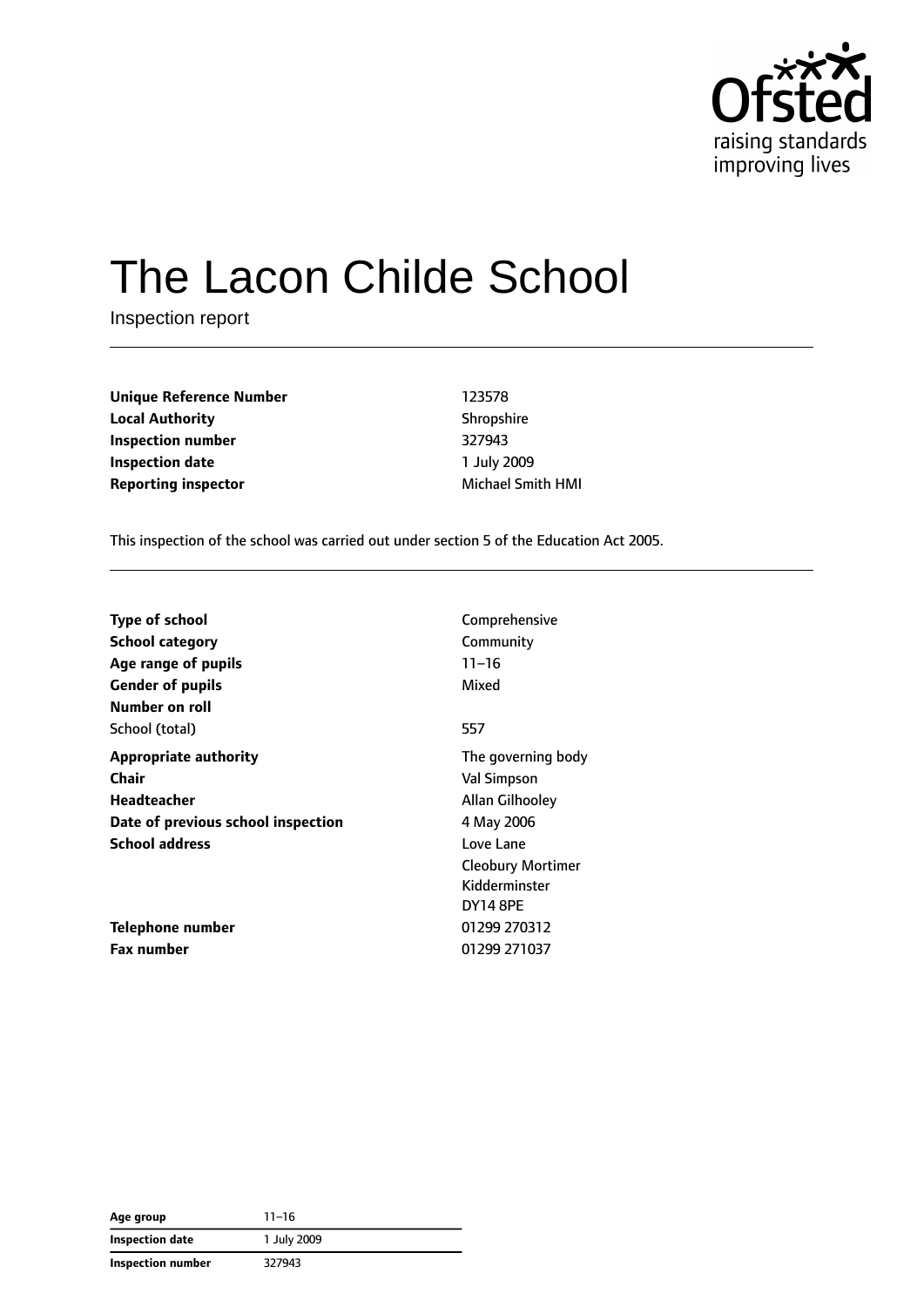.

<sup>©</sup> Crown copyright 2009

Website: www.ofsted.gov.uk

This document may be reproduced in whole or in part for non-commercial educational purposes, provided that the information quoted is reproduced without adaptation and the source and date of publication are stated.

Further copies of this report are obtainable from the school. Under the Education Act 2005, the school must provide a copy of this report free of charge to certain categories of people. A charge not exceeding the full cost of reproduction may be made for any other copies supplied.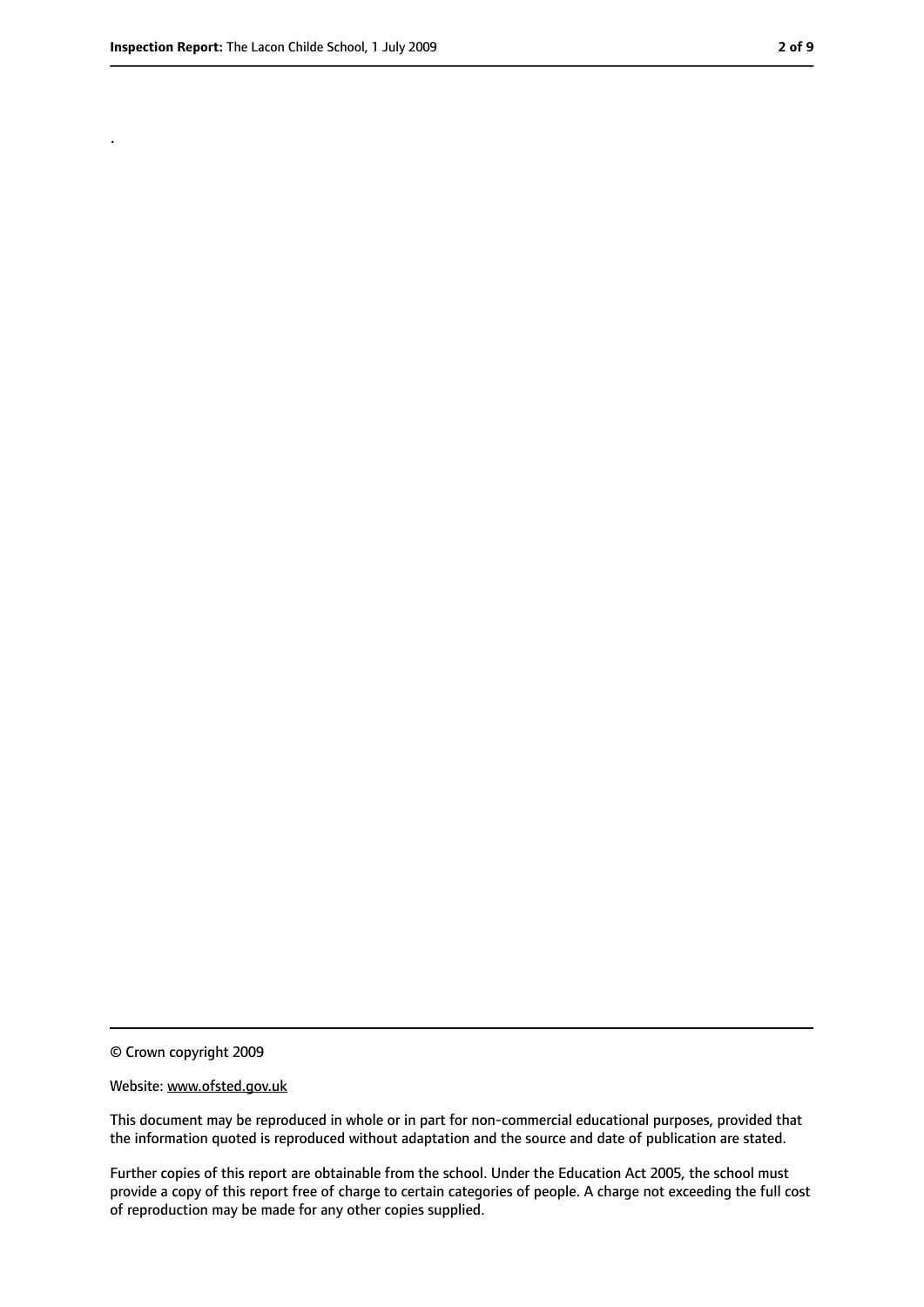# **Introduction**

The inspection was carried out by one of Her Majesty's Inspectors.

He evaluated the overall effectiveness of the school and investigated the following issues:

- the quality of English teaching and learning
- how consistently marking informs pupils about how they are performing and how to improve
- how the school promotes community cohesion including pupils' spiritual, moral, social and cultural development and how pupils learn about different religions and cultures found in Britain today.

He gathered evidence from interviews with parents, governors, staff and pupils, lesson observations, analysis of documentation and observations of the school during the working day. Other aspects of the school's work were not investigated in detail, but he found no evidence to suggest that the school's own assessments, as given in its self-evaluation, were not justified, and these have been included where appropriate in this report.

#### **Description of the school**

The school and specialist sports college is smaller than average and serves both the town and several villages and the edges of nearby towns. The vast majority of pupils travel to school on buses. The proportion of pupils entitled to free school meals is well below average, as is the proportion of pupils from minority ethnic groups. The proportion of pupils with learning difficulties and/or disabilities is slightly above average. The school had an Ofsted survey inspection to evaluate the quality of mathematics within the school in October 2007.

The Peter Rabbit Day Nursery is an independently run nursery that is housed on the school site and was not inspected as part of this inspection.

#### **Key for inspection grades**

| Outstanding  |
|--------------|
| Good         |
| Satisfactory |
| Inadequate   |
|              |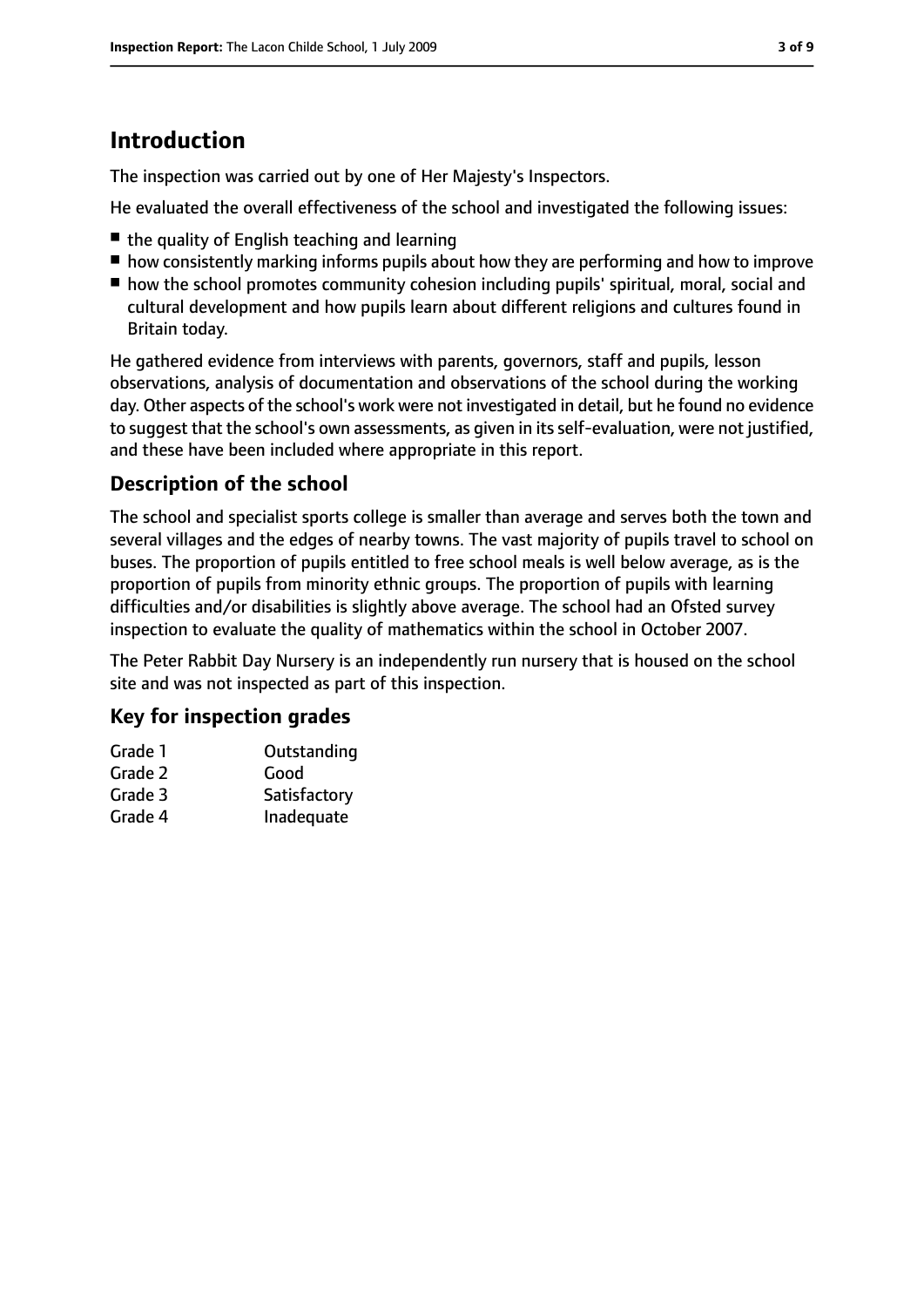#### **Overall effectiveness of the school**

#### **Grade: 1**

This is an outstanding school which supports and enthuses pupils well to achieve excellently and reach very high standards. Pupils say they enjoy school a lot because lessons are interesting and support their learning, with many also being fun. They feel teachers are very interested in them as individuals and they can always rely on staff to go that extra mile for them when needed. The mutual respect between staff and pupils is palpable and one which many parents commented upon when they returned their questionnaires. Parents' responses were far more supportive of the school than those usually seen. Any negative comments from a few respondents were counteracted by the vast majority with high quality praise for the school and staff.

Pupils achieve very well. They start school with broadly average standards and make excellent progress to leave with standards which are well above average. The proportion gaining five or more higher level GCSE passes including mathematics and English has been above the national figure for the last few years and the school's records show this year results will be even better. This is partly because standards in English have risen and are now in line with results in other subjects after a slight fall in previous years. Nearly all pupils complete a GCSE in modern foreign languages; with almost half gaining a higher level pass. Results in physical education are very good with all pupils completing a relevant course and gaining suitable accreditation. The school meets its challenging targets.

Enjoyment of school is evident by the excellent behaviour and engagement of pupils. This also showstheir very good moral understanding and strong sense of right and wrong. The outstanding curriculum ensures pupils' needs are very well met including those of individuals through a flexible approach to the curriculum in Key Stage 4. For example, provision has been made for pupils to work with a gamekeeper and an equine dentist. The sports college provides a rich variety of extra clubs which many pupils take part in. These include archery and many competitive sports. Bowls has also been introduced and is seen as being effective in supporting a better understanding of different age groups within the local community. There are a variety of arts, drama and music clubs which are enjoyed by many pupils including those few who are not motivated by sport. The school has responded well to the mathematics visit so that now different departments have a good understanding about the correct way to utilise elements of data handling into their own work. Attendance is good with very few pupils taking too much time off school but issues with school buses sometimes impact upon attendance

Pupils take part in many sports and this, along with good eating habits, helps them to keep healthy. The specialist sports status is also an essential part of enhancing pupils' excellent social skills. Through sport, they work very well in teams and also gain valuable experience as leaders, both as junior sports leaders and captaining sides. These skills, along with very good numeracy and literacy skills, ensure pupils are excellently prepared for their futures. The school has improved its provision for religious education since the previous inspection. Pupils in Key Stage 4 take part in a variety of whole-day events to ensure they have a very good understanding of spiritual matters. This is enhanced for some pupils by studying a philosophy and ethics GCSE and through work across the curriculum, for example in English. Pupils take part in many cultural activities within school and make a very good contribution to the local community as well as having a clear understanding of cultures in different parts of the world. In Year 11, pupils visit different places of worship in Birmingham but overall, pupils' understanding of multicultural British society is not as well developed as other areas.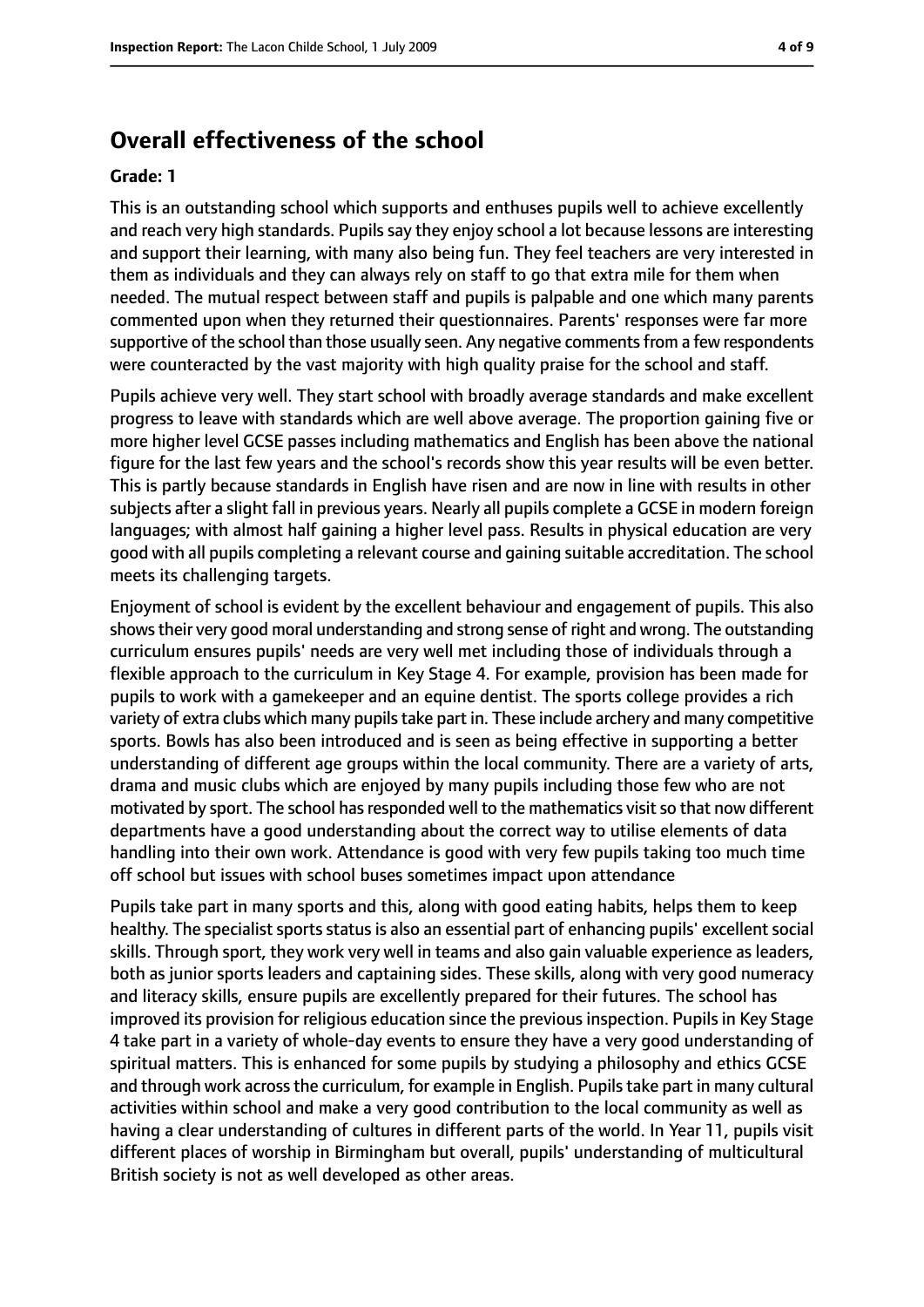Pupils feel safe in school because they receive excellent pastoral support. Form tutors, play a pivotal role in ensuring pupils remain on track to meet their challenging targets. Additional support and lessons are available as pupils prepare for examinations. Support at the time that pupils start school and preparation for choices in Year 9 and Year 11 are also highly effective. Many parents commented very favourably about the excellent support for pupils with learning difficulties and/or disabilities. Pupils who are in the care of the local authority receive very good support and some are being trained to act as mentors for similar pupils when they arrive in September. Safeguarding procedures are in place and meet current requirements.

The outstanding headteacher and senior managers have been instrumental in supporting subject leaders to ensure the quality of teaching, and hence learning, has improved. Now the overall quality is outstanding. Pupils are challenged and fully engaged in their learning. Lessons are well matched to pupils' needs and teachers use questioning well to assess pupils and build upon their prior knowledge. Pupils comment on how teachers not only explain how to do an element of work, but also give it relevance and meaning. This, they say, helps them understand. They also enjoy the many opportunities to take part in practical activities and to work in groups. Marking, which was an issue in the previous inspection, has greatly improved and books are well marked, showing pupils how well they are doing and what to improve. Teachers offer advice and often give pupils instructions or additional work. However, pupils do not always complete these and teachers do not consistently check to see that their advice has been followed. The school uses its specialist status well to support improvements in teaching both within the school itself and by supporting neighbouring primary schools and other secondary schools.

The school takes an active part within the local community and has an action plan on how to enhance its work. The governing body takes a strong lead and has worked closely with primary schools to develop the shared use of a business manager. The school supports many of the local schools with help with physical education (PE) as well as support for language teaching. Governance is excellent in supporting and holding the school to account. Governors also take part in the school's accurate self-assessment and work closely with senior leaders in setting a clear school improvement plan. The successes to date in bringing about sustained improvements show that the school has an excellent capacity to improve further.

#### **What the school should do to improve further**

- Ensure pupils complete tasks or respond to advice when work has been marked.
- Enhance pupils' understanding of society within multicultural Britain.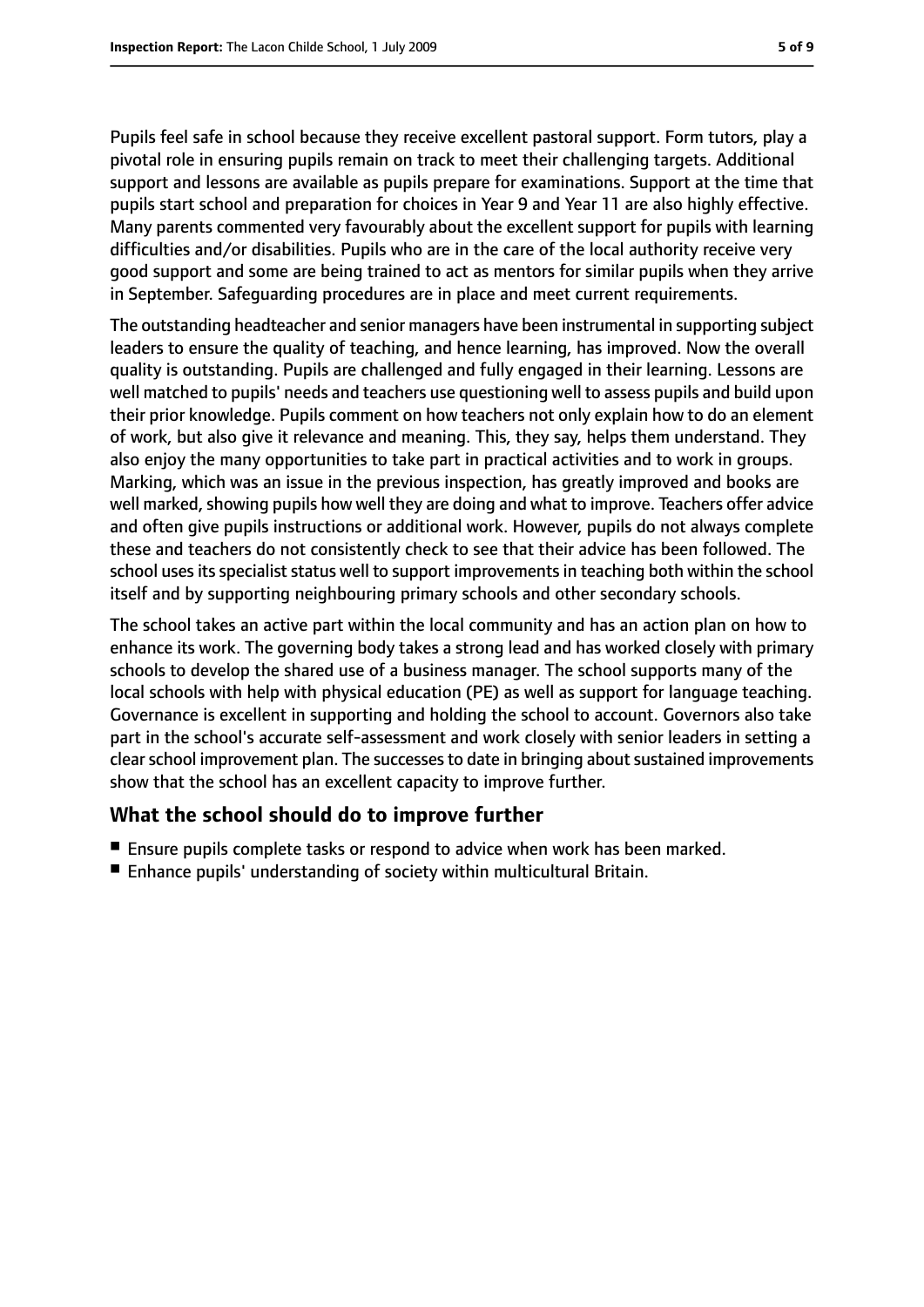**Any complaints about the inspection or the report should be made following the procedures set out in the guidance 'Complaints about school inspection', which is available from Ofsted's website: www.ofsted.gov.uk.**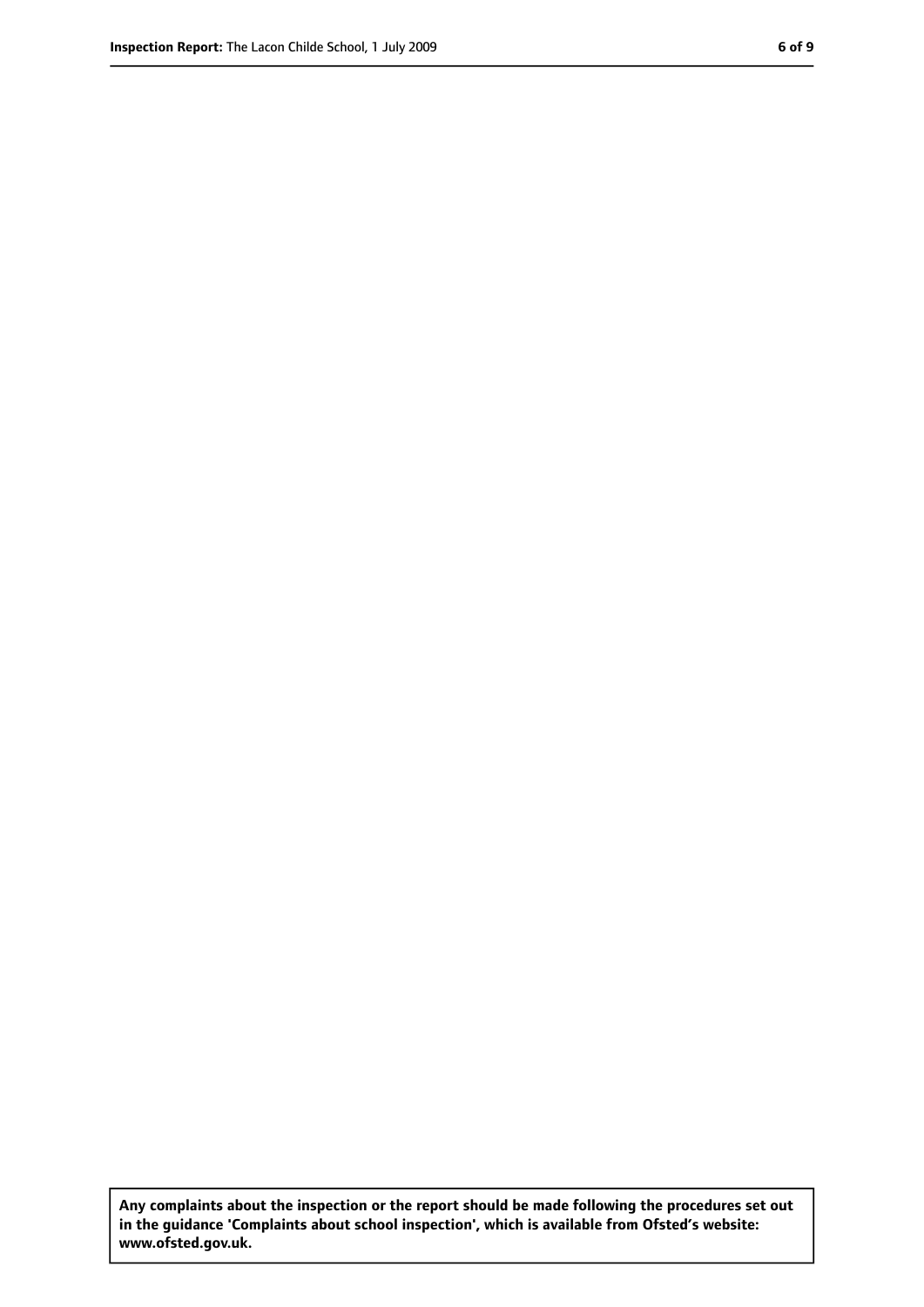# **Inspection judgements**

| Key to judgements: grade 1 is outstanding, grade 2 good, grade 3 satisfactory, and | <b>School</b>  |
|------------------------------------------------------------------------------------|----------------|
| grade 4 inadequate                                                                 | <b>Overall</b> |

#### **Overall effectiveness**

| How effective, efficient and inclusive is the provision of<br>education, integrated care and any extended services in meeting the<br>needs of learners? |     |
|---------------------------------------------------------------------------------------------------------------------------------------------------------|-----|
| Effective steps have been taken to promote improvement since the last<br>inspection                                                                     | Yes |
| How well does the school work in partnership with others to promote learners'<br>well being?                                                            |     |
| The capacity to make any necessary improvements                                                                                                         |     |

### **Achievement and standards**

| How well do learners achieve?                                                  |  |
|--------------------------------------------------------------------------------|--|
| The standards <sup>1</sup> reached by learners                                 |  |
| How well learners make progress, taking account of any significant variations  |  |
| between groups of learners                                                     |  |
| How well learners with learning difficulties and/or disabilities make progress |  |

#### **Annex A**

<sup>&</sup>lt;sup>1</sup>Grade 1 - Exceptionally and consistently high; Grade 2 - Generally above average with none significantly below average; Grade 3 - Broadly average to below average; Grade 4 - Exceptionally low.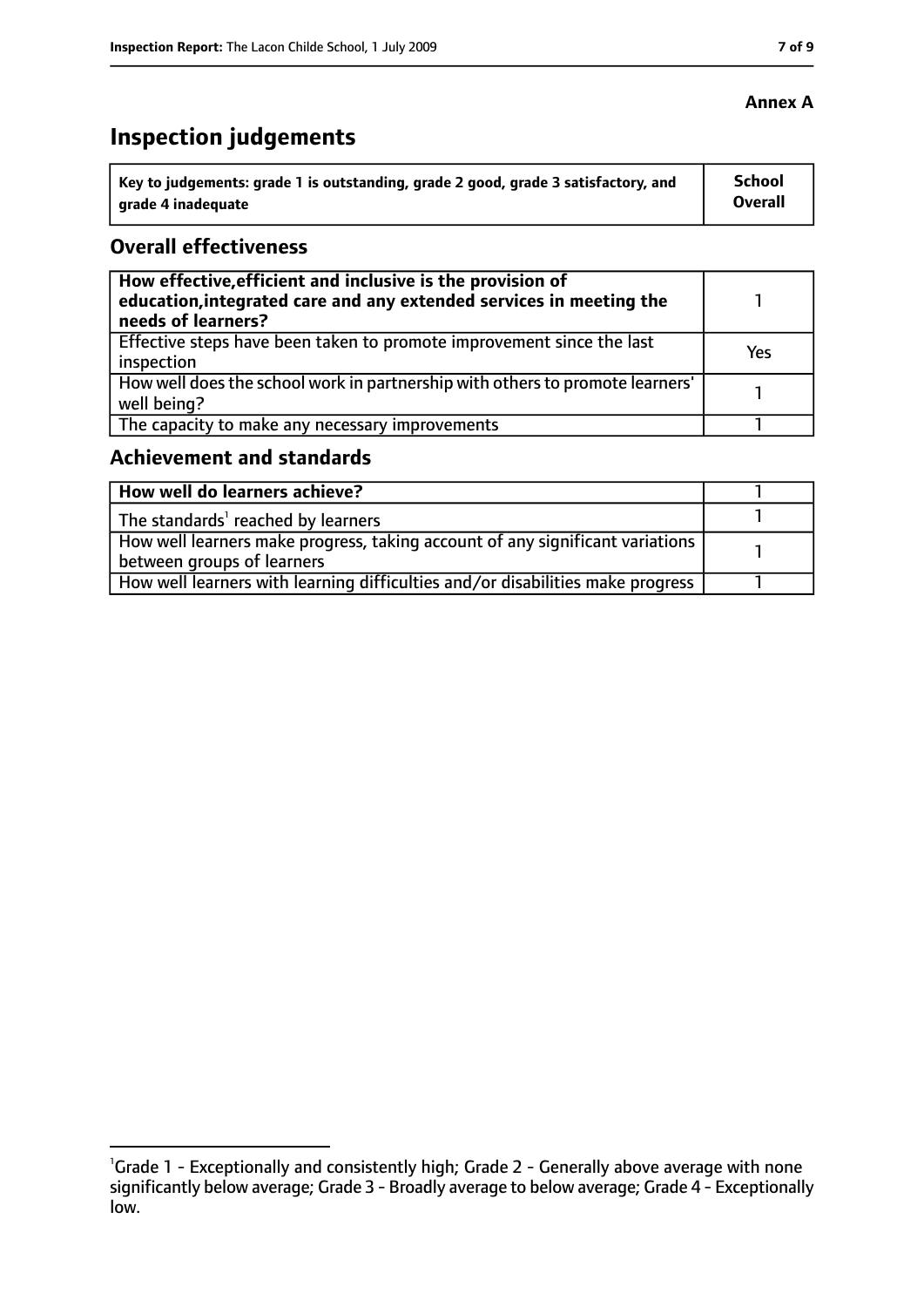## **Personal development and well-being**

| How good are the overall personal development and well-being of the<br>learners?                                 |  |
|------------------------------------------------------------------------------------------------------------------|--|
| The extent of learners' spiritual, moral, social and cultural development                                        |  |
| The extent to which learners adopt healthy lifestyles                                                            |  |
| The extent to which learners adopt safe practices                                                                |  |
| The extent to which learners enjoy their education                                                               |  |
| The attendance of learners                                                                                       |  |
| The behaviour of learners                                                                                        |  |
| The extent to which learners make a positive contribution to the community                                       |  |
| How well learners develop workplace and other skills that will contribute to<br>their future economic well-being |  |

# **The quality of provision**

| How effective are teaching and learning in meeting the full range of<br>learners' needs?              |  |
|-------------------------------------------------------------------------------------------------------|--|
| How well do the curriculum and other activities meet the range of needs and<br>interests of learners? |  |
| How well are learners cared for, quided and supported?                                                |  |

## **Leadership and management**

| How effective are leadership and management in raising achievement<br>and supporting all learners?                                              |     |
|-------------------------------------------------------------------------------------------------------------------------------------------------|-----|
| How effectively leaders and managers at all levels set clear direction leading<br>to improvement and promote high quality of care and education |     |
| How effectively leaders and managers use challenging targets to raise standards                                                                 |     |
| The effectiveness of the school's self-evaluation                                                                                               |     |
| How well equality of opportunity is promoted and discrimination eliminated                                                                      |     |
| How well does the school contribute to community cohesion?                                                                                      |     |
| How effectively and efficiently resources, including staff, are deployed to<br>achieve value for money                                          |     |
| The extent to which governors and other supervisory boards discharge their<br>responsibilities                                                  |     |
| Do procedures for safequarding learners meet current government<br>requirements?                                                                | Yes |
| Does this school require special measures?                                                                                                      | No  |
| Does this school require a notice to improve?                                                                                                   | No  |